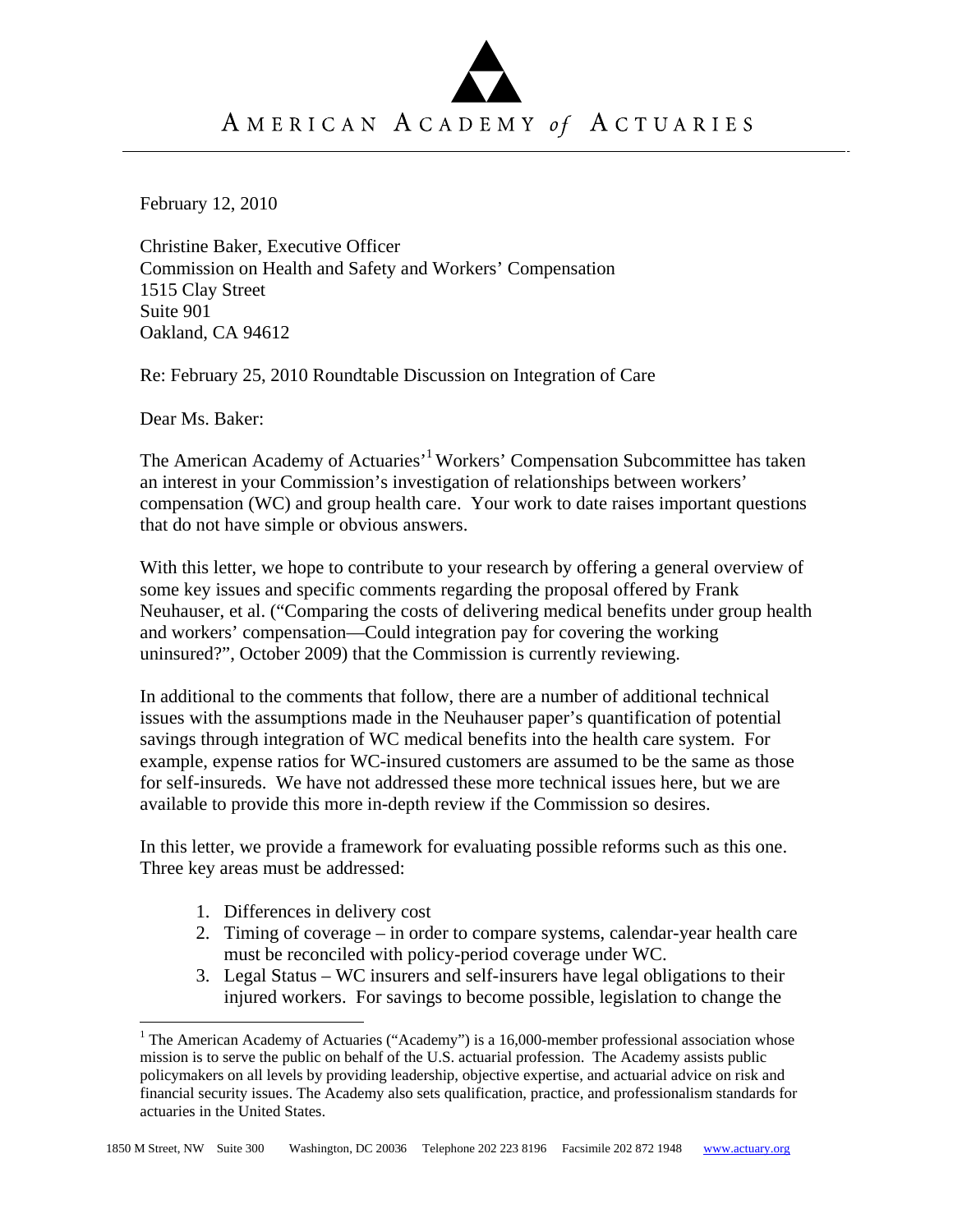scope and purpose of WC would need to be implemented in concert with the change in health coverage.

# **Differences in Delivery Cost**

Opportunities do exist for improving the efficiency of WC delivery systems, and the group health model may offer features of value to that enterprise. While each state's WC system works somewhat differently, periodic reform efforts have identified and addressed areas for improvement, such as the use of national standards for reporting.

The Neuhauser paper makes the fundamental assumption that any quantitative differences in medical expenses between WC and health insurance are inefficiencies of WC compared to health insurance coverage. That is not the case, for at least the reasons that follow.

- Expense loadings included in WC rates are subject to a variety of (mostly downward) adjustments, including carrier deviations but most notably the premium discount provision. As a result, expenses embodied in manual rates will exceed actual expenses. Accordingly, any expense comparison must include adjustment for pricing features, such as premium discount.
- Return to work Employers and insurers are keenly interested in getting injured workers back to full or partial duty as soon as possible. Managing this process is a necessary cost of the WC system not found in group health. Alternatively, if medical benefits for work injuries and illnesses were transferred to the health care system, and the process of return to work was not actively managed, the cost of providing indemnity benefits in WC would likely increase.
- Making job sites safer through loss control and risk management Insurers provide loss control services to smaller employers. Larger employers and self-insured risks often have their own safety and loss control departments. This would be a continuing expense in an integrated system.
- Legal and other medical case adjustment costs Disputes arise out of the claim management process, including issues of causation and permanent disability ratings. These costs would continue to be incurred in an integrated system.

The author assumes that, in an integrated model, there would be a proportional decrease in administrative costs in the WC system due to the elimination of medical coverage. This assumption is not valid, since administrative costs associated with WC policy issuance, claim handling, and other similar areas would continue undiminished in the WC system, effectively raising the WC expense ratio.

## **Timing of Coverage**

A second major issue that arises in our reading of the Neuhauser paper is the comparison of costs supporting a fully funded system (like workers' compensation) with a pay-asyou-go system like group health care. While this difference is pointed out in the paper, in our view, it is not adequately discussed and qualified there. Since these two systems are